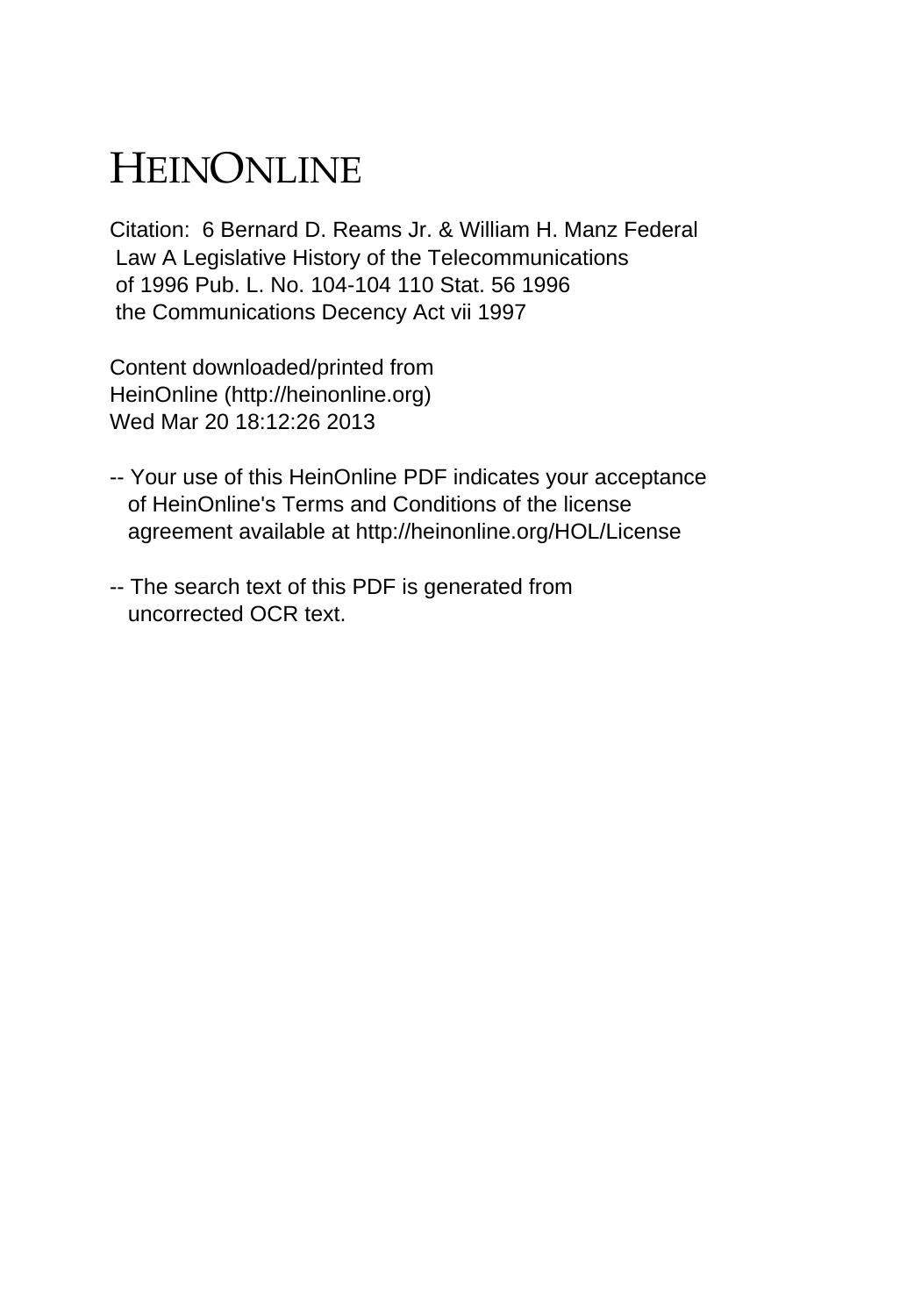## **TABLE OF DOCUMENTS**

## **VOLUME 6**

### **Section VII: Related Bills (Continued from Volume 5)**

- **\*Doe. No. 116 - S.** 1822, Communications Act of 1994 **-** Report No. 103-367 with an amendment. Introduced by Sen. Hollings, et. al., and referred to the Committee on Commerce, Science, and Transportation, United States Senate, 103d Congress, 2d Session (September 14, 1994).
- **Doc. No. 117 -** H.R. 411 - Antitrust and Communications Reform Act of 1995. Introduced by Mr. Dingell, et. al., and referred to the House Commerce Committee and the House Judiciary Committee, House of Representatives, 104th Congress, 1st Session (January 4, 1995).
- **Doc. No. 118 -** H.R. 514 - Bill to Repeal Restrictions on Foreign Ownership of Licensed Telecommunications Facilities. Introduced by Rep. Oxley, et. al. and referred to the Committee on Commerce, House of Representatives, 104th Congress, 1st Session, (January 13, 1995).
- **Doc. No. 119 -** H.R. 912 Bill to Permit Registered Utility Holding Companies to Participate in the Provision of Telecommunications Services. Introduced by Rep. Gillmor, et. al. and referred to the Committee on Commerce, House of Representatives, 104th Congress, 1st Session (February 13, 1995).
- **Doc. No. 120 -** H.R. 1556 - Bill to Amend the Communications Act of 1934 to Reduce the Restrictions on Ownership of Broadcasting Stations and Other Media of Mass Communications. Introduced by Rep. Steams, et. al., and referred to the Committee on Commerce, House of Representatives, 104th Congress, 1st Session (May 3, 1995).

For *Master Table of Documents* of this set, please refer to *Volume 1.*

vii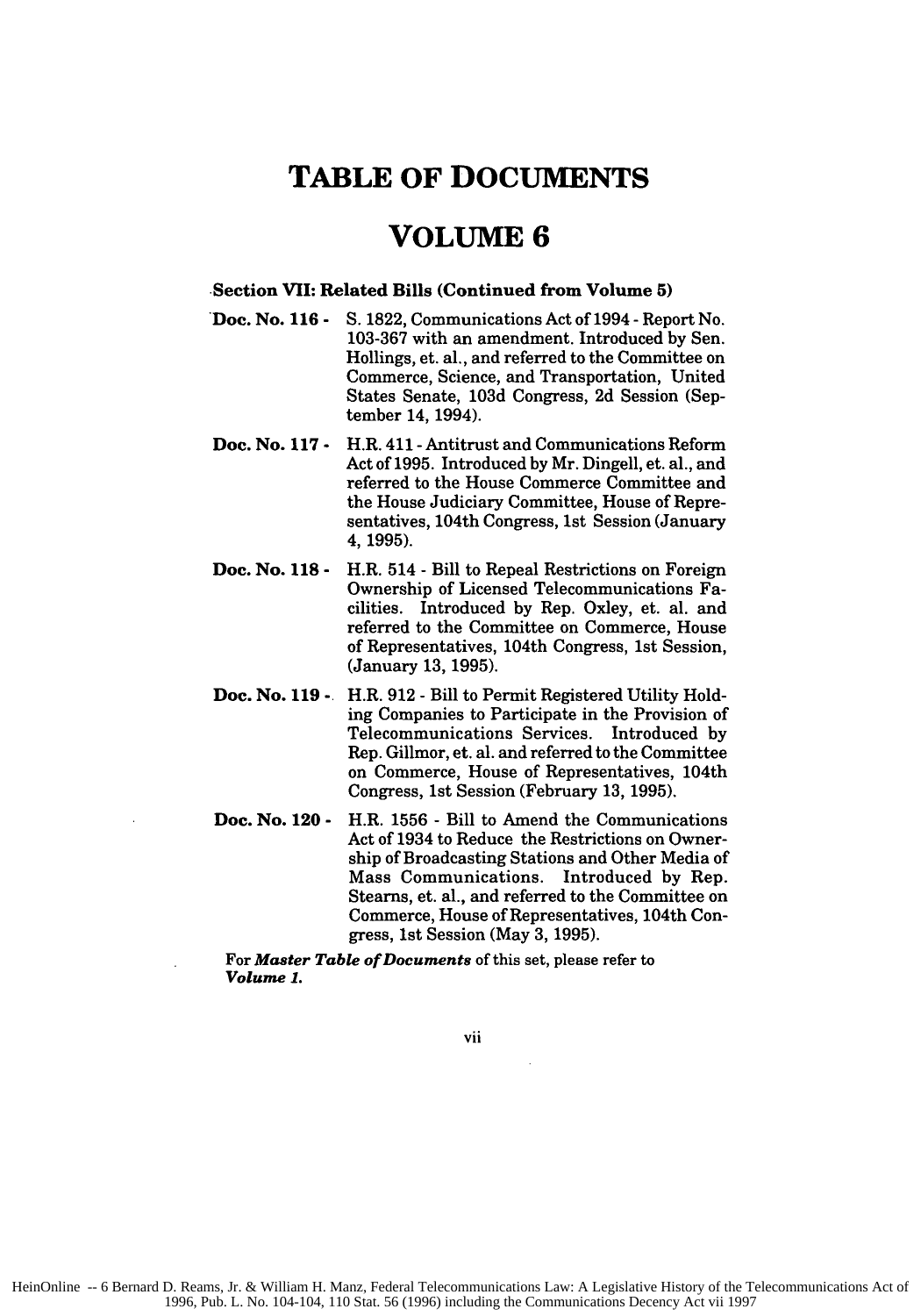#### **Section VIII - Congressional Record - Related Bills**

- **Doc. No. 121 - 135 CONG.** REC. S16800 (daily ed. November 21, 1989) (remarks by Sen. Hollings on Telecommunications Equipment, Research, and Manufacturing Competition).
- **Doc. No. 122 -** 137 CONG. REC. S868-69 (daily ed. January 14, 1991) (remarks by Sen. Hollings on the Telecommunications Equipment, Research, and Manufacturing Competition Act of 1991).
- **Doc. No. 123 -** 137 CONG. REC. E1022-25 (daily ed. March 10, 1991) (extension of remarks by Rep. Slattery on the introduction of the Telecommunications Equipment, Research, and Manufacturing Competition Act of 1991).
- **Doc. No. 124 -** 137 CONG. REC. S6437-39 (daily ed. May 22, 1991) (Senate Amendment No. 260 to be proposed to **S.** 173 by Sen. Pressler).
- **Doc. No. 125 -** 137 CONG. REC. S6891 (daily ed. May 24, 1991) (Senate Amendments 277-279 to be proposed to S. 173 by Sen. Pressler).
- **Doc. No. 126 -** 137 CONG. REC. S6910-11 (daily ed. June 3, 1991) (remarks by Sen. Pressler on the proposed amendment to the Telecommunications Equipment, Research, and Manufacturing Competition Act).
- **Doc. No. 127 -** 137 CONG. REC. S7047 (daily ed. June 4, 1991) (Senate Amendment to be proposed to **S.** 173 by Sen. Pressler).
- **Doc. No. 128 -** 137 CONG. REC. S6911-17, S6959-71, S6975-87, S6989-90, S7065-85, S7088-7108 (daily eds. June 3-5, 1991) (Senate Consideration and Passage of **S.** 173).
- **Doc. No. 129 -** 137 CONG. REC. S7224-25 (daily ed. June 5, 1991) (Senate Amendments to be proposed to S. 173 by Sen. Inouye et. al.).

For *Master Table of Documents* of this set, please refer to *Volume 1.*

viii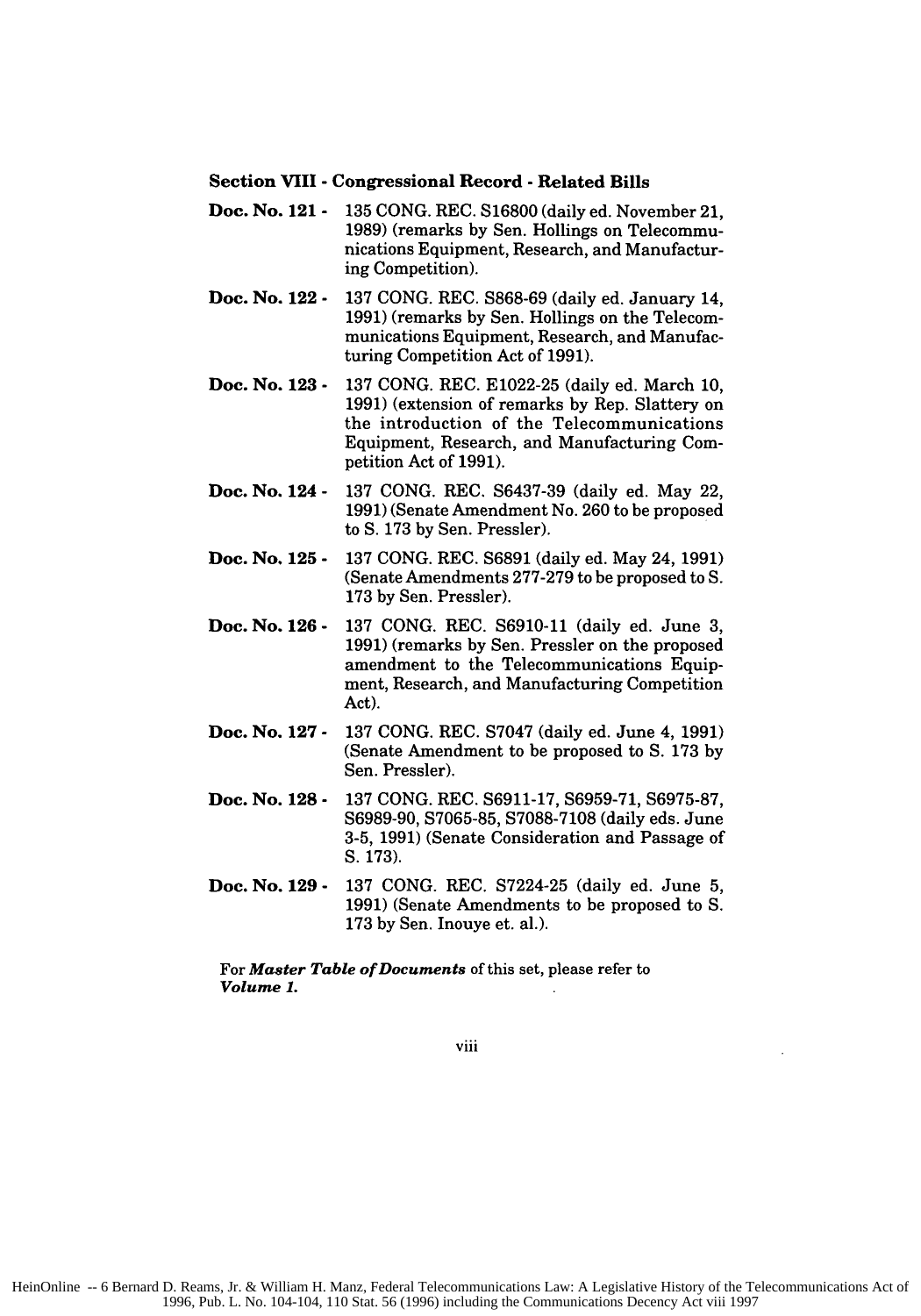- **Doc. No. 130 - 137** CONG. REC. E2053-54 (daily ed. June 5, **1991)** (remarks by Rep. Markey on "Bell Companies and the line of Business Restrictions").
- **Doc. No. 131 -** 137 CONG. REC. S7264 (daily ed. June 6, 1991) (remarks by Sen.Wallop regarding S. 173).
- **Doc. No. 132 -** 138 CONG. REC. H3038-39 (daily ed. May 7, 1992) (remarks by Rep. Brooks on a Comprehensive Telecommunications Antitrust Policy).
- **Doc. No. 133 -** 138 CONG. REC. H8908-09 (daily ed. September 22, 1992) (notifying Members of Committee on Rules Committee plans regarding H.R. 5096 and H.R. 1637).
- **Doc. No. 134 -** 138 CONG. REC. E2762 (daily ed. September 23, 1992) (extension of remarks by Rep. Stark on H.R. 5096).
- **Doc. No. 135 -** 138 CONG. REC. E3025 (daily ed. October 4, 1992) (remarks of Rep. James on H.R. 5096).
- **Doc. No. 136 -** 138 CONG. REC. Hi 1296-97 (daily ed. October 4, 1992) (extension of remarks by Rep. James on H.R. 5096).
- **Doc. No. 137 -** 138 CONG. REC. E3087-88 (daily ed. October 9, 1992) (extension of remarks by Rep. Pursell on H.R. 5096).
- **Doc. No. 138 -** 138 CONG. REC. E3179-80 (daily ed. October 9, 1992) (extension of remarks by Rep. Hastert on Bell Co. Telecommunications Equipment Manufacturing).
- **Doc. No. 139 -** 139 CONG. REC. S2640-1 (daily ed. March 10, 1993) (remarks of Sen. Bumpers on S.544).
- **Doc. No. 140 .** 139 CONG. REC. S2683 (daily ed. March 10, 1993) (amendments to S.544).
- **Doc. No. 141 -** 139 CONG. REC. S3523 (daily ed. March 10, 1993) (remarks of Sen. Riegle on amending the Public Utility Holding Act).

For *Master Table of Documents* of this set, please refer to *Volume 1.*

ix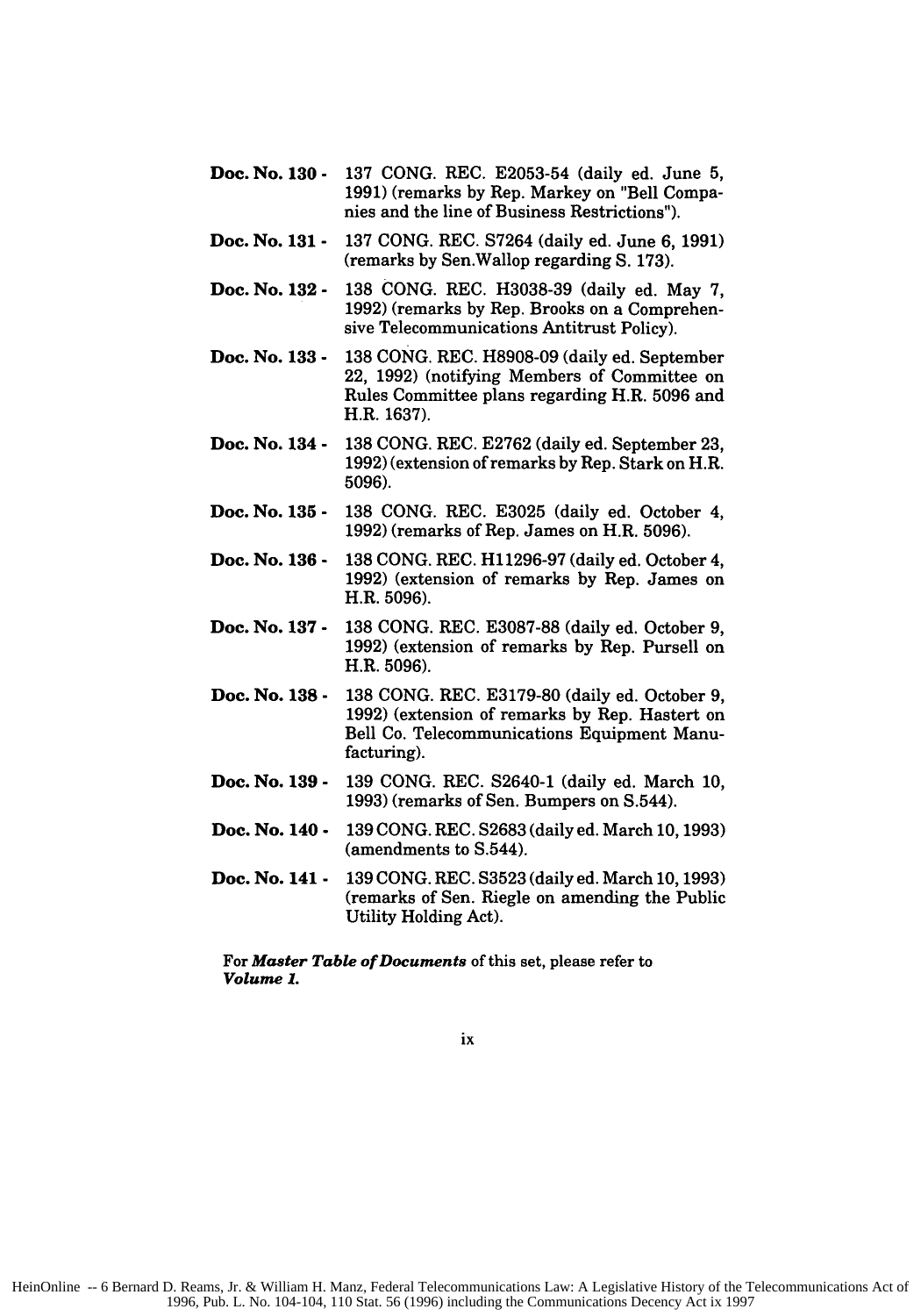- **Doc. No. 142 - 139 CONG.** REC. **E2981** (daily ed. November 20, **1993)** (remarks by Rep. Markey on the Telecommunications and Financial Services Fair Trade Act of 1993).
- **Doc. No. 143 -** 139 CONG. REC. H10911 (daily ed. November 22, 1993) (remarks of Rep. Brooks on H.R. 3626).
- **Doc. No. 144 -** 139 CONG. REC. H10911 (daily ed. November 22, 1993) (remarks of Rep. Dingell on H.R. 3626).
- **Doc. No. 145 -** 139 CONG. REC. E3114-15 (daily ed. November 24, 1993) (extension of remarks of Rep. Markey on the National Communications Competition and Information Infrastructure Act of 1993).
- **Doc. No. 146 -** 140 CONG. REC. S771-88 (daily ed. February 3, 1994) (remarks by Sen. Hollings on S.1822).
- **Doc. No. 147 -** 140 CONG. REC. **E112** (daily ed. February 3, 1994) (extension of remarks by Rep. Markey on Telecommunications Infrastructure Legislation).
- **Doc. No. 148 -** 140 CONG. REC. S6942-45 (daily ed. June 15, 1994) (remarks of Sen. Inouye on the National Public Telecommunications Infrastructure Act of 1994).
- **Doc. No.149 -** 140 CONG. REC. E1332 (daily ed. June 27, 1994) (remarks of Rep. Nussle on H.R. 3626 and H.R. 3636).
- **Doc. No. 150 -** 140 CONG. REC. H5189-5216 (daily ed. June 28, 1994) (House Consideration and Passage of H.R. 3626).
- **Doc. No. 151 -** 140 CONG. REC. H5216-5248 (daily ed. June 28, 1994) (House Consideration and Passage of H.R. 3636).
- **Doc. No. 152 -** 140 CONG. REC. E1368 (daily ed. June 29, 1994) (extension of remarks by Rep. Quinn on the Antitrust and Communications Reform Act of 1994).
- **Doc. No. 153 -** 140 CONG. REC. E1387-88 (daily ed. June 30, 1994) (extension of remarks by Rep. Hastert on

For *Master Table of Documents* of this set, please refer to *Volume 1.*

 $\pmb{\mathsf{x}}$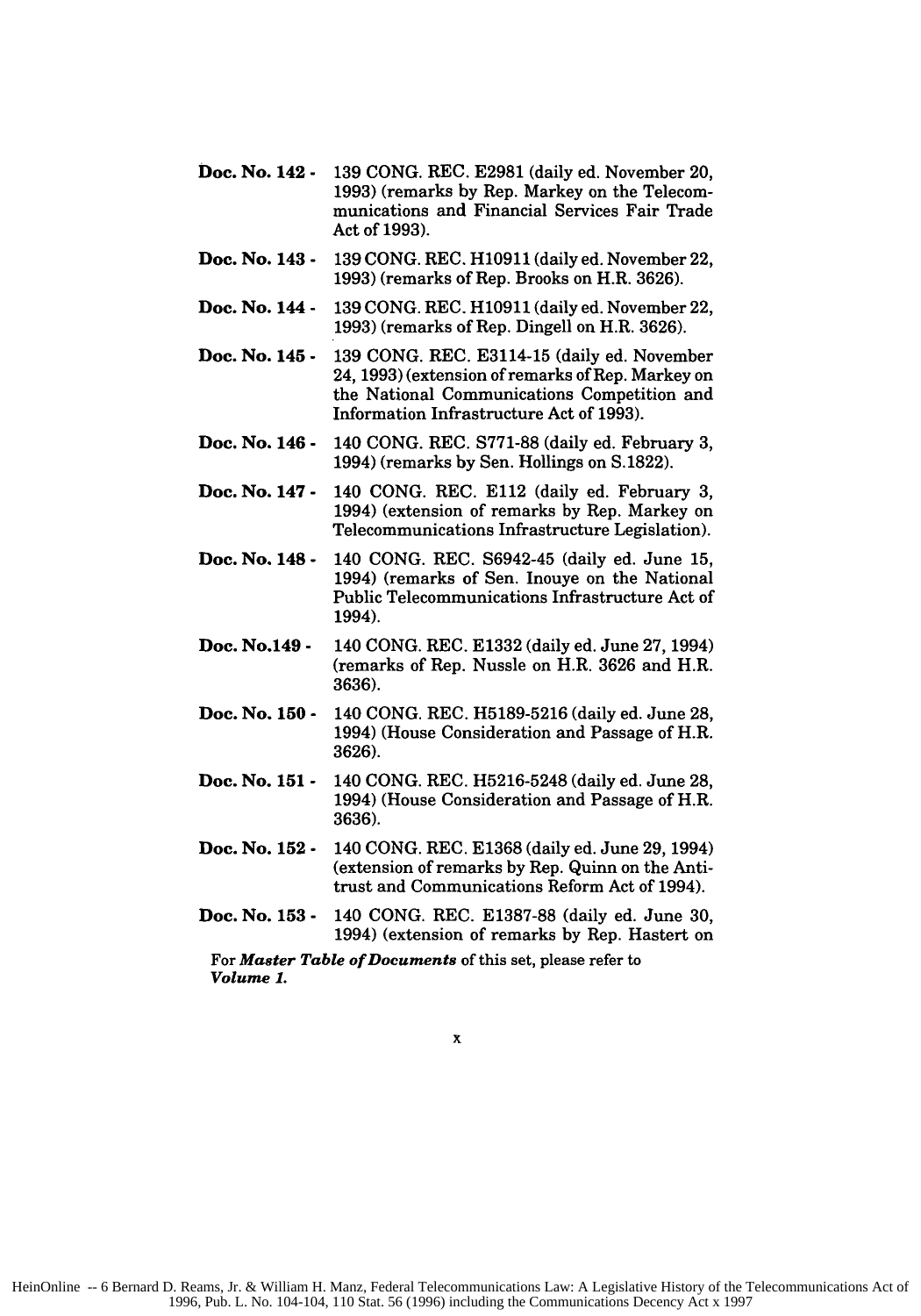the Antitrust and Communications Reform Act of 1994).

- **Doc. No. 154 -** 140 CONG. REC. E1389-90 (daily ed. June 30, 1994) (extension of remarks by Rep. Hughes on the Antitrust and Communications Reform Act of 1994).
- **Doc. No. 155 .** 140 CONG. REC. E1390 (daily ed. June 30, 1994) (extension of remarks by Rep. Swett on H.R. 3636).
- **Doc. No. 156 -** 140 CONG. REC. E1398 (daily ed. June 30, 1994) (extension of remarks by Rep. Hughes on National Communications Competition and Information Infrastructure Act of 1994).
- **Doc. No. 157 -** 140 CONG. REC. E1435-36 (daily ed. July 12, 1994) (extension of remarks by Rep. Kyl on H.R. 3626 and H.R.3636).
- **Doc. No. 158 -** 140 CONG. REC. E1439-40 (daily ed. July 12, 1994) (extension of remarks by Rep. Slattery on Building Our Telecommunications Infrastructure).
- **Doc. No. 159 -** 140 CONG. REC. E1450 (daily ed. July 13, 1994) (extension of remarks by Rep. Paxon on the National Communications Competition and Information Infrastructure Act of 1994).
- **Doc. No. 160 -** 140 CONG. REC. S9745-47 (daily ed. July 26, 1994) (text of Exon Amendment No. 2404 to S.1822).
- **Doc. No. 161 -** 140 CONG. REC. S12943-44 (daily ed. September 14, 1994) (text of Robb Amendment No. 2584 to S.1822).
- **Doc. No. 162 -** 140 CONG. REC. S13823-26 (daily ed. September 30, 1994) (remarks by Sen. Pressler on U.S. Communications Laws).

For *Master Table of Documents* of this set, please refer to *Volume 1.*

xi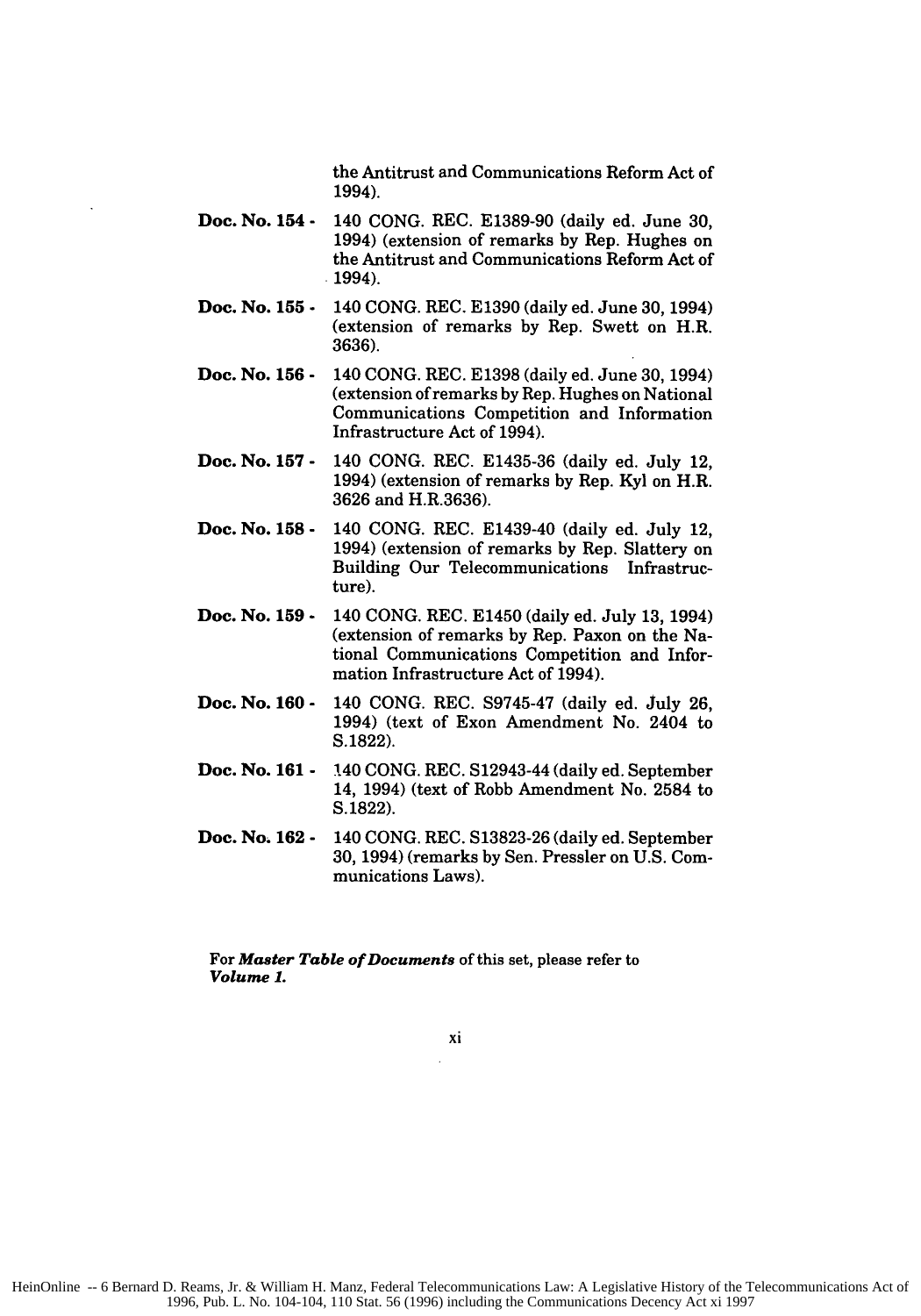HeinOnline -- 6 Bernard D. Reams, Jr. & William H. Manz, Federal Telecommunications Law: A Legislative History of the Telecommunications Act of 1996, Pub. L. No. 104-104, 110 Stat. 56 (1996) including the Communications Decency Act xii 1997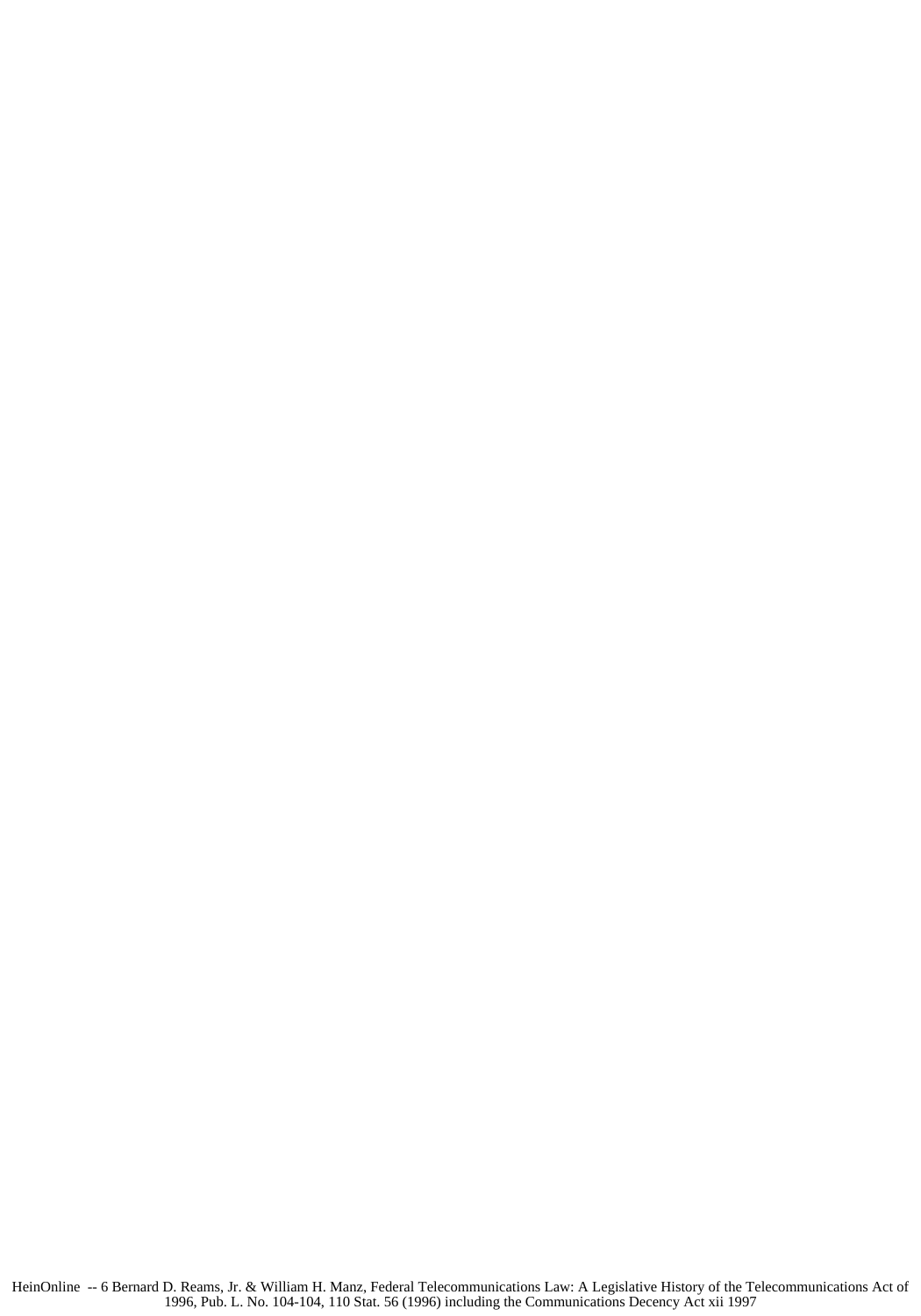Document No. **116**